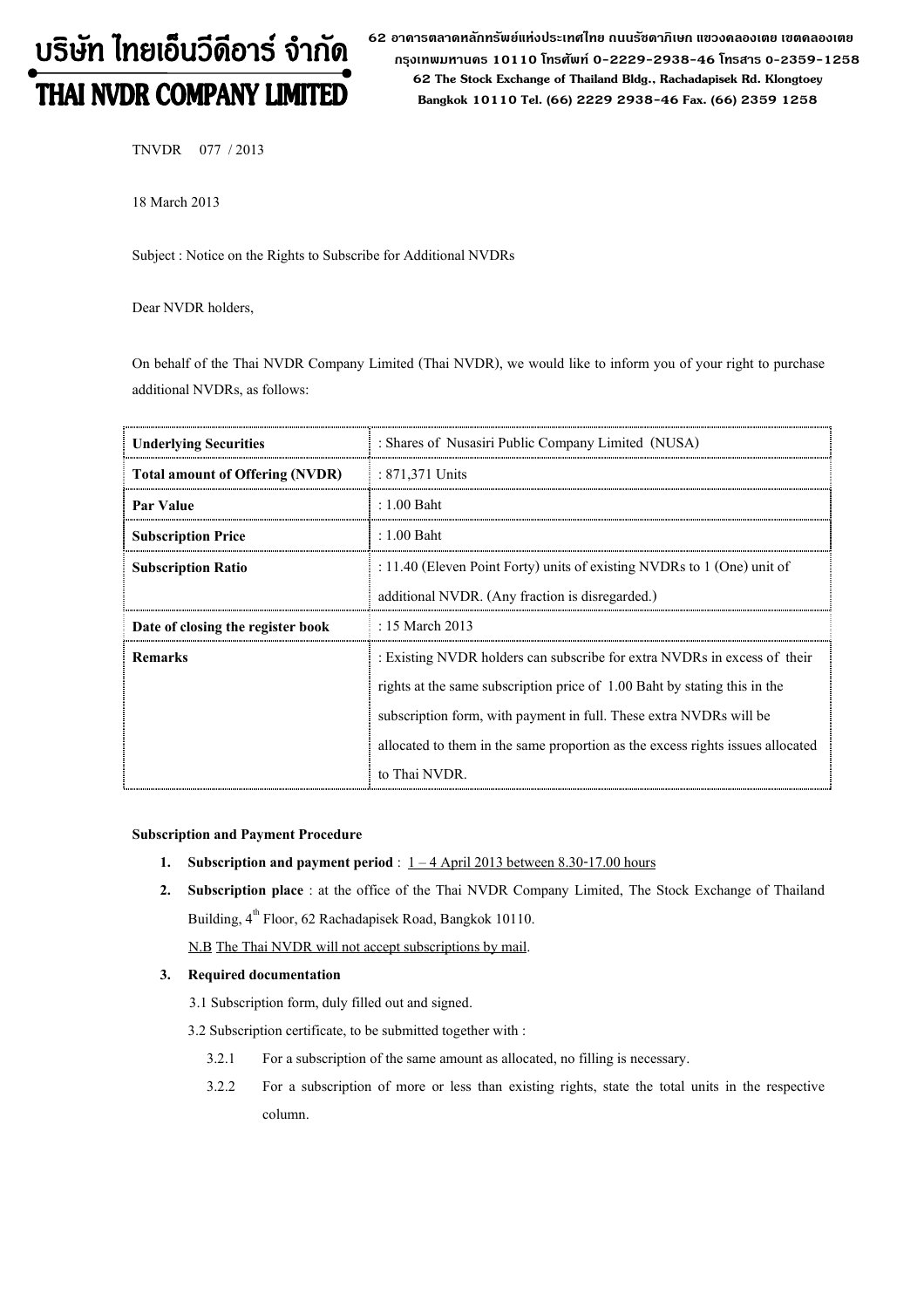#### 4. Payment

Subscription for full entitlement or less than or excess the entitlement, please make payment by one check or one cashier check which is collectable through clearing house in Bangkok. The check or cashier check shall be dated between  $1 - 4$  April 2013. Indicate the subscription date and make it payable to "Nusasiri Public Company Limited for Share Subscription".

- 5. If NVDR holders fail to exercise their rights or make a payment within the allotted time schedule, or the check or cashier check is not honored, it shall be deemed that such NVDR holders do not wish to exercise their subscription rights. Thai NVDR shall thus regard the subscription as being void.
- 6. Refund for unallotted NVDRs.

If the excess rights NVDRs were not allotted in full because the number of NVDRs subscribed for were more than the number or remaining units of NVDRs, the Thai NVDR will make a refund (without interest) to the NVDR holders by check for the unallotted NVDRs and send it by registered mail to the address that appears on the Share Register Book on the date of closing the book, within 7 business days after the Thai NVDR has received the refund from the underlying company.

Should you need any further information, please do not hesitate to contact Thai NVDR Company Limited at 02-229-2800 Ext. 2938-2946.

Sincerely yours, Thai NVDR Company Limited

Pichagen Chanchaigen

(Pichaya Chomchaiya) Head Depository Department The Stock Exchange of Thailand

Enclosure : 1. Subscription Form for NVDR Right Issues

2. Subscription Certificate